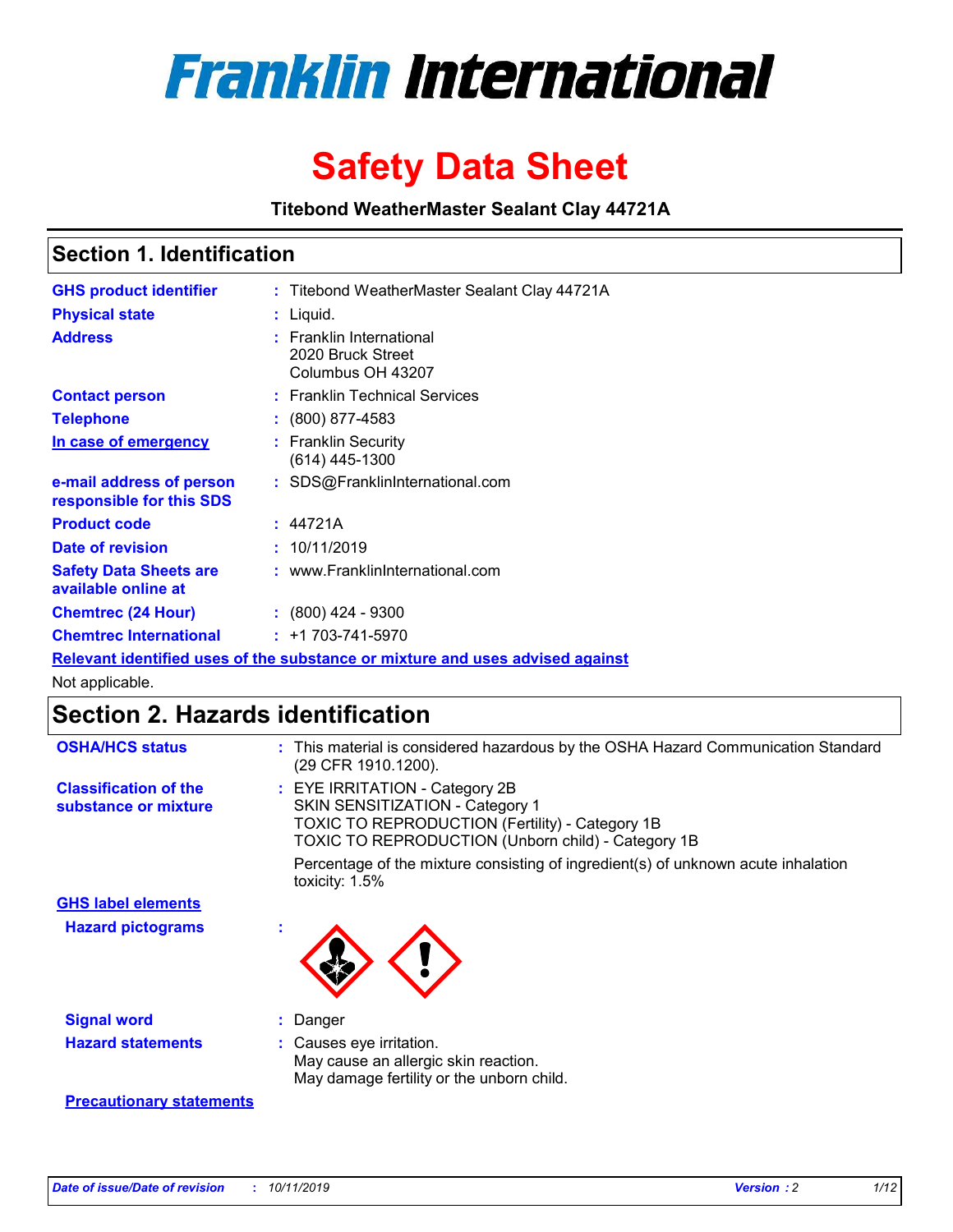# **Section 2. Hazards identification**

| <b>Prevention</b>                          | : Obtain special instructions before use. Do not handle until all safety precautions have<br>been read and understood. Wear protective gloves. Wear eye or face protection.<br>Wear protective clothing. Avoid breathing vapor. Wash hands thoroughly after handling.<br>Contaminated work clothing must not be allowed out of the workplace.                                                        |
|--------------------------------------------|------------------------------------------------------------------------------------------------------------------------------------------------------------------------------------------------------------------------------------------------------------------------------------------------------------------------------------------------------------------------------------------------------|
| <b>Response</b>                            | : IF exposed or concerned: Get medical attention. IF ON SKIN: Wash with plenty of<br>soap and water. Wash contaminated clothing before reuse. If skin irritation or rash<br>occurs: Get medical attention. IF IN EYES: Rinse cautiously with water for several<br>minutes. Remove contact lenses, if present and easy to do. Continue rinsing. If eye<br>irritation persists: Get medical attention. |
| <b>Storage</b>                             | : Store locked up.                                                                                                                                                                                                                                                                                                                                                                                   |
| <b>Disposal</b>                            | : Dispose of contents and container in accordance with all local, regional, national and<br>international regulations.                                                                                                                                                                                                                                                                               |
| <b>Hazards not otherwise</b><br>classified | : Product generates methanol during cure.                                                                                                                                                                                                                                                                                                                                                            |
|                                            |                                                                                                                                                                                                                                                                                                                                                                                                      |

# **Section 3. Composition/information on ingredients**

| <b>Substance/mixture</b><br>: Mixture                |               |                     |
|------------------------------------------------------|---------------|---------------------|
| Ingredient name                                      | $\frac{9}{6}$ | <b>CAS number</b>   |
| 3-aminopropyltriethoxysilane<br>Dibutyltin dilaurate | צ≥<br>≤0.3    | 919-30-2<br>77-58-7 |

Any concentration shown as a range is to protect confidentiality or is due to batch variation.

**There are no additional ingredients present which, within the current knowledge of the supplier and in the concentrations applicable, are classified as hazardous to health or the environment and hence require reporting in this section.**

**Occupational exposure limits, if available, are listed in Section 8.**

# **Section 4. First aid measures**

| <b>Description of necessary first aid measures</b> |                                                                                                                                                                                                                                                                                                                                                                                                                                                                                                                                                                                                                                                                                                                                                                           |  |  |  |
|----------------------------------------------------|---------------------------------------------------------------------------------------------------------------------------------------------------------------------------------------------------------------------------------------------------------------------------------------------------------------------------------------------------------------------------------------------------------------------------------------------------------------------------------------------------------------------------------------------------------------------------------------------------------------------------------------------------------------------------------------------------------------------------------------------------------------------------|--|--|--|
| <b>Eye contact</b>                                 | : Immediately flush eyes with plenty of water, occasionally lifting the upper and lower<br>eyelids. Check for and remove any contact lenses. Continue to rinse for at least 10<br>minutes. If irritation persists, get medical attention.                                                                                                                                                                                                                                                                                                                                                                                                                                                                                                                                 |  |  |  |
| <b>Inhalation</b>                                  | : Remove victim to fresh air and keep at rest in a position comfortable for breathing. If<br>not breathing, if breathing is irregular or if respiratory arrest occurs, provide artificial<br>respiration or oxygen by trained personnel. It may be dangerous to the person providing<br>aid to give mouth-to-mouth resuscitation. Get medical attention. If unconscious, place<br>in recovery position and get medical attention immediately. Maintain an open airway.<br>Loosen tight clothing such as a collar, tie, belt or waistband. In case of inhalation of<br>decomposition products in a fire, symptoms may be delayed. The exposed person may<br>need to be kept under medical surveillance for 48 hours.                                                       |  |  |  |
| <b>Skin contact</b>                                | : Wash with plenty of soap and water. Remove contaminated clothing and shoes. Wash<br>contaminated clothing thoroughly with water before removing it, or wear gloves.<br>Continue to rinse for at least 10 minutes. Get medical attention. In the event of any<br>complaints or symptoms, avoid further exposure. Wash clothing before reuse. Clean<br>shoes thoroughly before reuse.                                                                                                                                                                                                                                                                                                                                                                                     |  |  |  |
| <b>Ingestion</b>                                   | : Wash out mouth with water. Remove dentures if any. Remove victim to fresh air and<br>keep at rest in a position comfortable for breathing. If material has been swallowed and<br>the exposed person is conscious, give small quantities of water to drink. Stop if the<br>exposed person feels sick as vomiting may be dangerous. Do not induce vomiting<br>unless directed to do so by medical personnel. If vomiting occurs, the head should be<br>kept low so that vomit does not enter the lungs. Get medical attention. Never give<br>anything by mouth to an unconscious person. If unconscious, place in recovery position<br>and get medical attention immediately. Maintain an open airway. Loosen tight clothing<br>such as a collar, tie, belt or waistband. |  |  |  |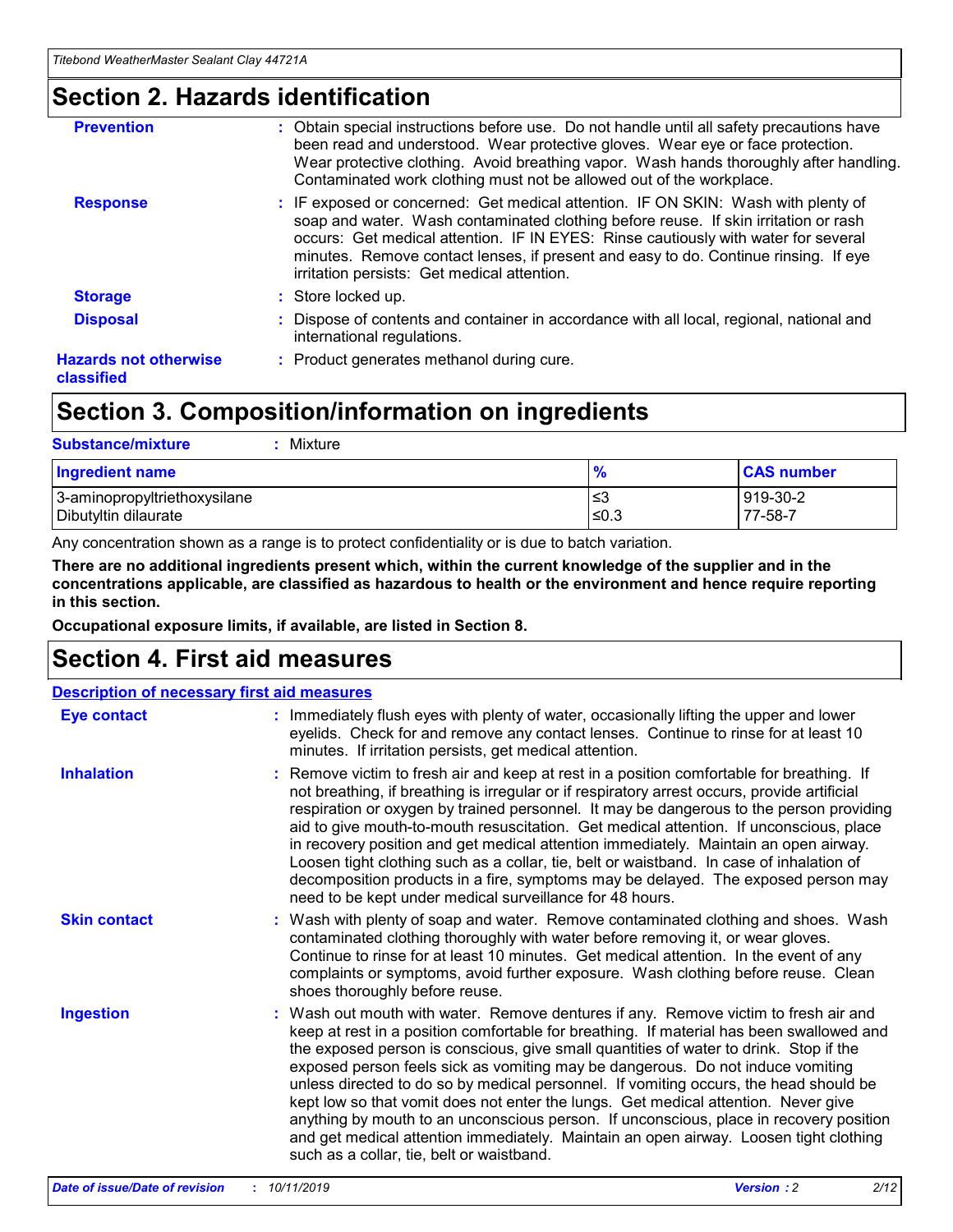# **Section 4. First aid measures**

| Most important symptoms/effects, acute and delayed |  |                                                                                                                                                                                                                                                                                                                                                                                                                 |  |  |
|----------------------------------------------------|--|-----------------------------------------------------------------------------------------------------------------------------------------------------------------------------------------------------------------------------------------------------------------------------------------------------------------------------------------------------------------------------------------------------------------|--|--|
| <b>Potential acute health effects</b>              |  |                                                                                                                                                                                                                                                                                                                                                                                                                 |  |  |
| <b>Eye contact</b>                                 |  | : May cause eye irritation.                                                                                                                                                                                                                                                                                                                                                                                     |  |  |
| <b>Inhalation</b>                                  |  | : No known significant effects or critical hazards.                                                                                                                                                                                                                                                                                                                                                             |  |  |
| <b>Skin contact</b>                                |  | : May cause skin irritation.                                                                                                                                                                                                                                                                                                                                                                                    |  |  |
| <b>Ingestion</b>                                   |  | : No known significant effects or critical hazards.                                                                                                                                                                                                                                                                                                                                                             |  |  |
| Over-exposure signs/symptoms                       |  |                                                                                                                                                                                                                                                                                                                                                                                                                 |  |  |
| <b>Eye contact</b>                                 |  | : Adverse symptoms may include the following:<br>irritation<br>watering<br>redness                                                                                                                                                                                                                                                                                                                              |  |  |
| <b>Inhalation</b>                                  |  | : Adverse symptoms may include the following:<br>reduced fetal weight<br>increase in fetal deaths<br>skeletal malformations                                                                                                                                                                                                                                                                                     |  |  |
| <b>Skin contact</b>                                |  | : Adverse symptoms may include the following:<br>irritation<br>redness<br>reduced fetal weight<br>increase in fetal deaths<br>skeletal malformations                                                                                                                                                                                                                                                            |  |  |
| <b>Ingestion</b>                                   |  | : Adverse symptoms may include the following:<br>reduced fetal weight<br>increase in fetal deaths<br>skeletal malformations                                                                                                                                                                                                                                                                                     |  |  |
|                                                    |  | <b>Indication of immediate medical attention and special treatment needed, if necessary</b>                                                                                                                                                                                                                                                                                                                     |  |  |
| <b>Notes to physician</b>                          |  | : In case of inhalation of decomposition products in a fire, symptoms may be delayed.<br>The exposed person may need to be kept under medical surveillance for 48 hours.                                                                                                                                                                                                                                        |  |  |
| <b>Specific treatments</b>                         |  | : No specific treatment.                                                                                                                                                                                                                                                                                                                                                                                        |  |  |
| <b>Protection of first-aiders</b>                  |  | : No action shall be taken involving any personal risk or without suitable training. If it is<br>suspected that fumes are still present, the rescuer should wear an appropriate mask or<br>self-contained breathing apparatus. It may be dangerous to the person providing aid to<br>give mouth-to-mouth resuscitation. Wash contaminated clothing thoroughly with water<br>before removing it, or wear gloves. |  |  |

**See toxicological information (Section 11)**

# **Section 5. Fire-fighting measures**

| <b>Extinguishing media</b>                             |                                                                                                                                                                                                     |
|--------------------------------------------------------|-----------------------------------------------------------------------------------------------------------------------------------------------------------------------------------------------------|
| <b>Suitable extinguishing</b><br>media                 | : Use an extinguishing agent suitable for the surrounding fire.                                                                                                                                     |
| <b>Unsuitable extinguishing</b><br>media               | $:$ None known.                                                                                                                                                                                     |
| <b>Specific hazards arising</b><br>from the chemical   | : In a fire or if heated, a pressure increase will occur and the container may burst.                                                                                                               |
| <b>Hazardous thermal</b><br>decomposition products     | : Decomposition products may include the following materials:<br>carbon dioxide<br>carbon monoxide<br>nitrogen oxides<br>metal oxide/oxides                                                         |
| <b>Special protective actions</b><br>for fire-fighters | : Promptly isolate the scene by removing all persons from the vicinity of the incident if<br>there is a fire. No action shall be taken involving any personal risk or without suitable<br>training. |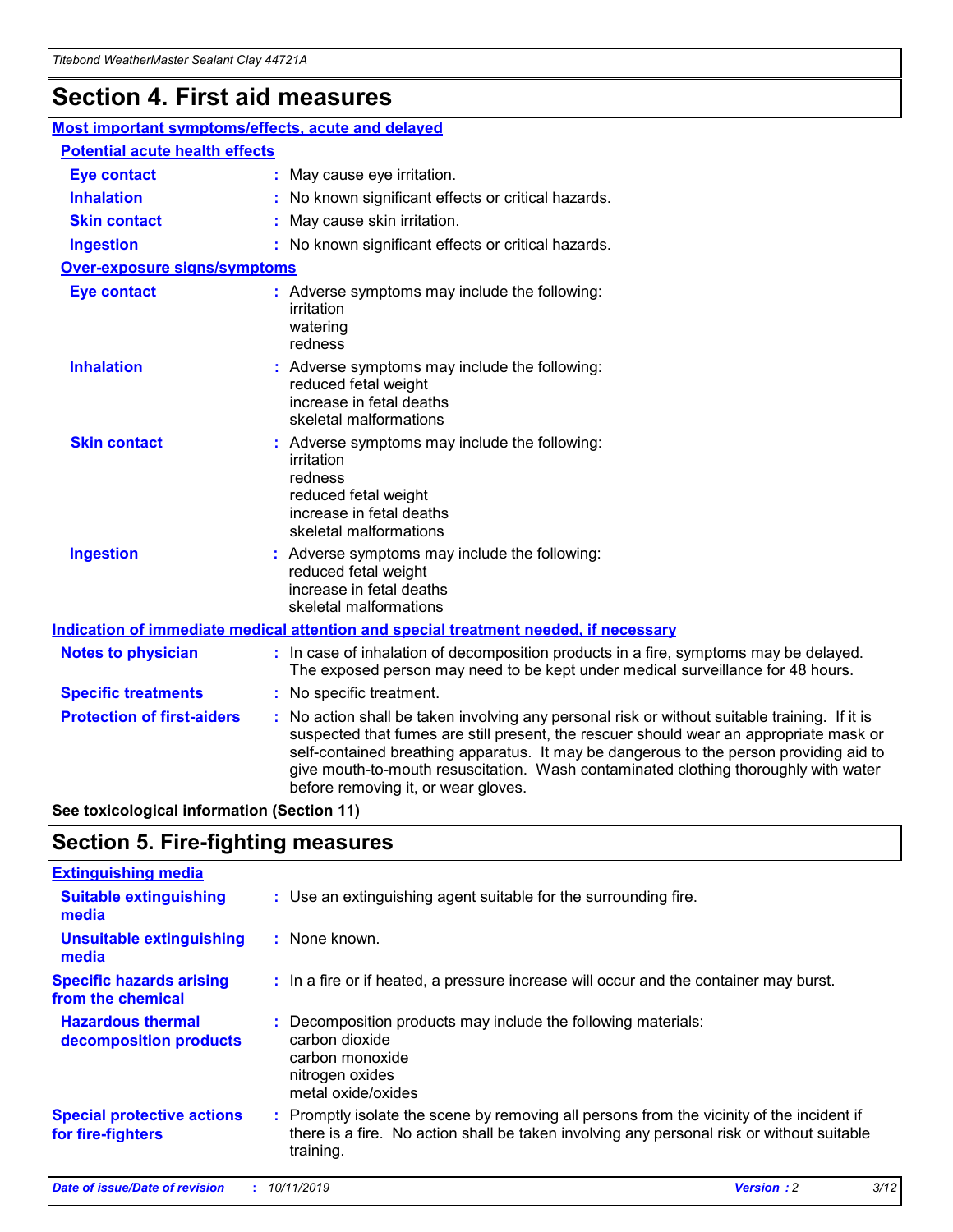## **Section 5. Fire-fighting measures**

**Special protective equipment for fire-fighters** Fire-fighters should wear appropriate protective equipment and self-contained breathing **:** apparatus (SCBA) with a full face-piece operated in positive pressure mode.

## **Section 6. Accidental release measures**

#### **Personal precautions, protective equipment and emergency procedures**

| For non-emergency<br>personnel                               | : No action shall be taken involving any personal risk or without suitable training.<br>Evacuate surrounding areas. Keep unnecessary and unprotected personnel from<br>entering. Do not touch or walk through spilled material. Avoid breathing vapor or mist.<br>Provide adequate ventilation. Wear appropriate respirator when ventilation is<br>inadequate. Put on appropriate personal protective equipment.                                                                                                                                                                                                                                                                                             |
|--------------------------------------------------------------|--------------------------------------------------------------------------------------------------------------------------------------------------------------------------------------------------------------------------------------------------------------------------------------------------------------------------------------------------------------------------------------------------------------------------------------------------------------------------------------------------------------------------------------------------------------------------------------------------------------------------------------------------------------------------------------------------------------|
|                                                              | For emergency responders : If specialized clothing is required to deal with the spillage, take note of any information in<br>Section 8 on suitable and unsuitable materials. See also the information in "For non-<br>emergency personnel".                                                                                                                                                                                                                                                                                                                                                                                                                                                                  |
| <b>Environmental precautions</b>                             | : Avoid dispersal of spilled material and runoff and contact with soil, waterways, drains<br>and sewers. Inform the relevant authorities if the product has caused environmental<br>pollution (sewers, waterways, soil or air).                                                                                                                                                                                                                                                                                                                                                                                                                                                                              |
| <b>Methods and materials for containment and cleaning up</b> |                                                                                                                                                                                                                                                                                                                                                                                                                                                                                                                                                                                                                                                                                                              |
| <b>Small spill</b>                                           | : Stop leak if without risk. Move containers from spill area. Dilute with water and mop up<br>if water-soluble. Alternatively, or if water-insoluble, absorb with an inert dry material and<br>place in an appropriate waste disposal container. Dispose of via a licensed waste<br>disposal contractor.                                                                                                                                                                                                                                                                                                                                                                                                     |
| <b>Large spill</b>                                           | : Stop leak if without risk. Move containers from spill area. Approach release from<br>upwind. Prevent entry into sewers, water courses, basements or confined areas. Wash<br>spillages into an effluent treatment plant or proceed as follows. Contain and collect<br>spillage with non-combustible, absorbent material e.g. sand, earth, vermiculite or<br>diatomaceous earth and place in container for disposal according to local regulations<br>(see Section 13). Dispose of via a licensed waste disposal contractor. Contaminated<br>absorbent material may pose the same hazard as the spilled product. Note: see<br>Section 1 for emergency contact information and Section 13 for waste disposal. |

# **Section 7. Handling and storage**

| <b>Precautions for safe handling</b>                                             |                                                                                                                                                                                                                                                                                                                                                                                                                                                                                                                                                                                                                                                                                                                                                                                                                                                  |
|----------------------------------------------------------------------------------|--------------------------------------------------------------------------------------------------------------------------------------------------------------------------------------------------------------------------------------------------------------------------------------------------------------------------------------------------------------------------------------------------------------------------------------------------------------------------------------------------------------------------------------------------------------------------------------------------------------------------------------------------------------------------------------------------------------------------------------------------------------------------------------------------------------------------------------------------|
| <b>Protective measures</b>                                                       | : Put on appropriate personal protective equipment (see Section 8). Persons with a<br>history of skin sensitization problems should not be employed in any process in which<br>this product is used. Avoid exposure - obtain special instructions before use. Avoid<br>exposure during pregnancy. Do not handle until all safety precautions have been read<br>and understood. Do not get in eyes or on skin or clothing. Do not ingest. Avoid<br>breathing vapor or mist. If during normal use the material presents a respiratory hazard,<br>use only with adequate ventilation or wear appropriate respirator. Keep in the original<br>container or an approved alternative made from a compatible material, kept tightly<br>closed when not in use. Empty containers retain product residue and can be hazardous.<br>Do not reuse container. |
| <b>Advice on general</b><br>occupational hygiene                                 | : Eating, drinking and smoking should be prohibited in areas where this material is<br>handled, stored and processed. Workers should wash hands and face before eating,<br>drinking and smoking. Remove contaminated clothing and protective equipment before<br>entering eating areas. See also Section 8 for additional information on hygiene<br>measures.                                                                                                                                                                                                                                                                                                                                                                                                                                                                                    |
| <b>Conditions for safe storage,</b><br>including any<br><b>incompatibilities</b> | Store between the following temperatures: 0 to 120 $\degree$ C (32 to 248 $\degree$ F). Store in<br>accordance with local regulations. Store in original container protected from direct<br>sunlight in a dry, cool and well-ventilated area, away from incompatible materials (see<br>Section 10) and food and drink. Store locked up. Keep container tightly closed and<br>sealed until ready for use. Containers that have been opened must be carefully<br>resealed and kept upright to prevent leakage. Do not store in unlabeled containers.<br>Use appropriate containment to avoid environmental contamination. See Section 10 for<br>incompatible materials before handling or use.                                                                                                                                                     |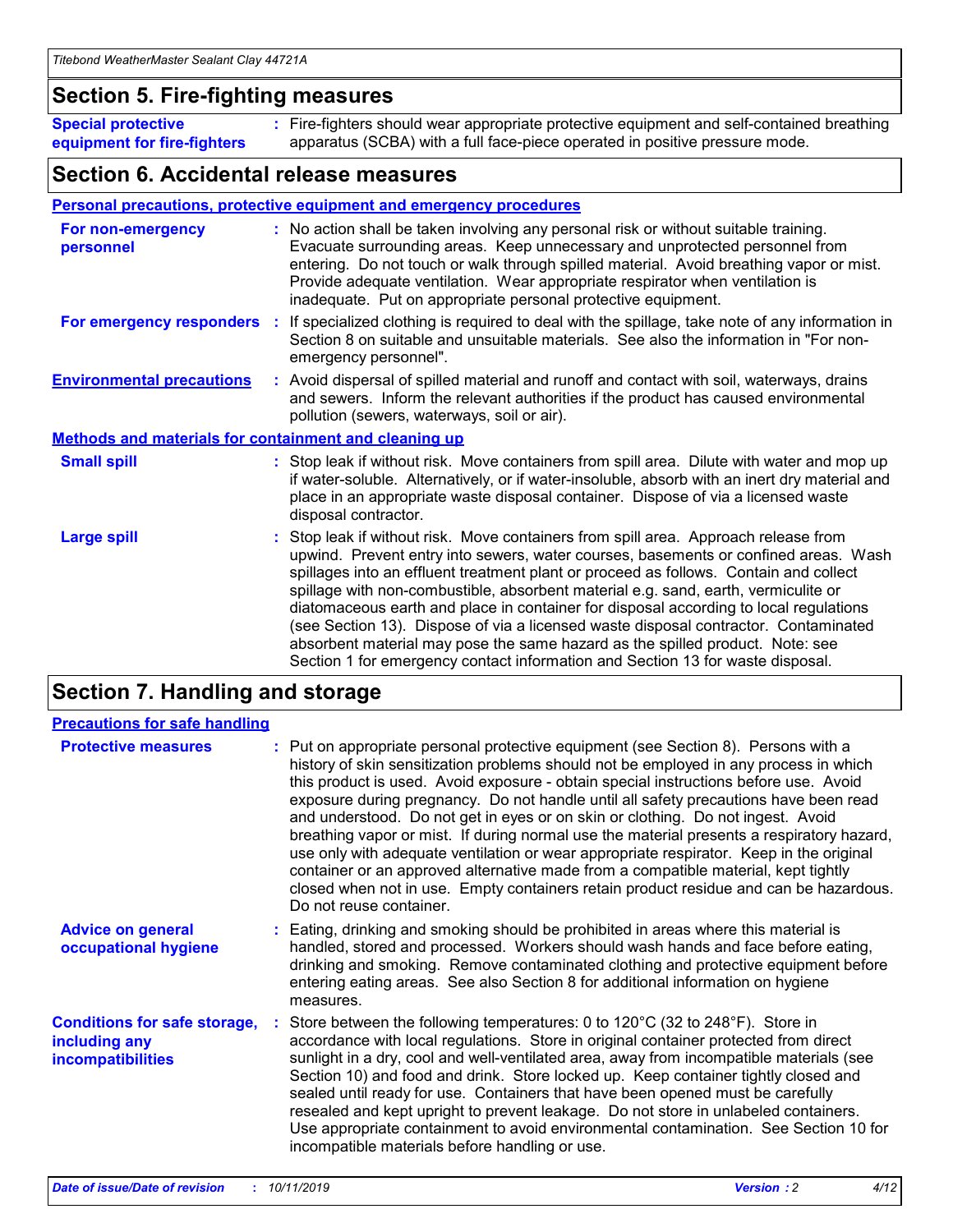# **Section 8. Exposure controls/personal protection**

#### **Control parameters**

#### **Occupational exposure limits**

| <b>Ingredient name</b>                               |    |                        | <b>Exposure limits</b>                                                                                                                                                                                                                                                                                                                                                                                                                                                                                                                                                                                                 |
|------------------------------------------------------|----|------------------------|------------------------------------------------------------------------------------------------------------------------------------------------------------------------------------------------------------------------------------------------------------------------------------------------------------------------------------------------------------------------------------------------------------------------------------------------------------------------------------------------------------------------------------------------------------------------------------------------------------------------|
| 3-aminopropyltriethoxysilane<br>Dibutyltin dilaurate |    |                        | None.<br>ACGIH TLV (United States, 3/2019). Absorbed through skin.<br>Notes: as Sn<br>TWA: $0.1 \text{ mg/m}^3$ , (as Sn) 8 hours.<br>STEL: 0.2 mg/m <sup>3</sup> , (as Sn) 15 minutes.<br>NIOSH REL (United States, 10/2016). Absorbed through skin.<br>Notes: as Sn<br>TWA: 0.1 mg/m <sup>3</sup> , (as Sn) 10 hours.<br>OSHA PEL (United States, 5/2018). Notes: as Sn<br>TWA: 0.1 mg/m <sup>3</sup> , (as Sn) 8 hours.<br>OSHA PEL 1989 (United States, 3/1989). Absorbed through skin.<br>Notes: measured as Sn<br>TWA: 0.1 mg/m <sup>3</sup> , (measured as Sn) 8 hours. Form: Organic                           |
| <b>Appropriate engineering</b><br>controls           |    |                        | : If user operations generate dust, fumes, gas, vapor or mist, use process enclosures,<br>local exhaust ventilation or other engineering controls to keep worker exposure to<br>airborne contaminants below any recommended or statutory limits.                                                                                                                                                                                                                                                                                                                                                                       |
| <b>Environmental exposure</b><br>controls            |    |                        | Emissions from ventilation or work process equipment should be checked to ensure<br>they comply with the requirements of environmental protection legislation. In some<br>cases, fume scrubbers, filters or engineering modifications to the process equipment<br>will be necessary to reduce emissions to acceptable levels.                                                                                                                                                                                                                                                                                          |
| <b>Individual protection measures</b>                |    |                        |                                                                                                                                                                                                                                                                                                                                                                                                                                                                                                                                                                                                                        |
| <b>Hygiene measures</b>                              |    |                        | : Wash hands, forearms and face thoroughly after handling chemical products, before<br>eating, smoking and using the lavatory and at the end of the working period.<br>Appropriate techniques should be used to remove potentially contaminated clothing.<br>Contaminated work clothing should not be allowed out of the workplace. Wash<br>contaminated clothing before reusing. Ensure that eyewash stations and safety<br>showers are close to the workstation location.                                                                                                                                            |
| <b>Eye/face protection</b>                           |    |                        | Safety eyewear complying with an approved standard should be used when a risk<br>assessment indicates this is necessary to avoid exposure to liquid splashes, mists,<br>gases or dusts. If contact is possible, the following protection should be worn, unless<br>the assessment indicates a higher degree of protection: chemical splash goggles.                                                                                                                                                                                                                                                                    |
| <b>Skin protection</b>                               |    |                        |                                                                                                                                                                                                                                                                                                                                                                                                                                                                                                                                                                                                                        |
| <b>Hand protection</b>                               |    |                        | : Chemical-resistant, impervious gloves complying with an approved standard should be<br>worn at all times when handling chemical products if a risk assessment indicates this is<br>necessary. Considering the parameters specified by the glove manufacturer, check<br>during use that the gloves are still retaining their protective properties. It should be<br>noted that the time to breakthrough for any glove material may be different for different<br>glove manufacturers. In the case of mixtures, consisting of several substances, the<br>protection time of the gloves cannot be accurately estimated. |
| <b>Body protection</b>                               |    | handling this product. | Personal protective equipment for the body should be selected based on the task being<br>performed and the risks involved and should be approved by a specialist before                                                                                                                                                                                                                                                                                                                                                                                                                                                |
| <b>Other skin protection</b>                         |    |                        | : Appropriate footwear and any additional skin protection measures should be selected<br>based on the task being performed and the risks involved and should be approved by a<br>specialist before handling this product.                                                                                                                                                                                                                                                                                                                                                                                              |
| <b>Respiratory protection</b>                        | ÷. | aspects of use.        | Based on the hazard and potential for exposure, select a respirator that meets the<br>appropriate standard or certification. Respirators must be used according to a<br>respiratory protection program to ensure proper fitting, training, and other important                                                                                                                                                                                                                                                                                                                                                         |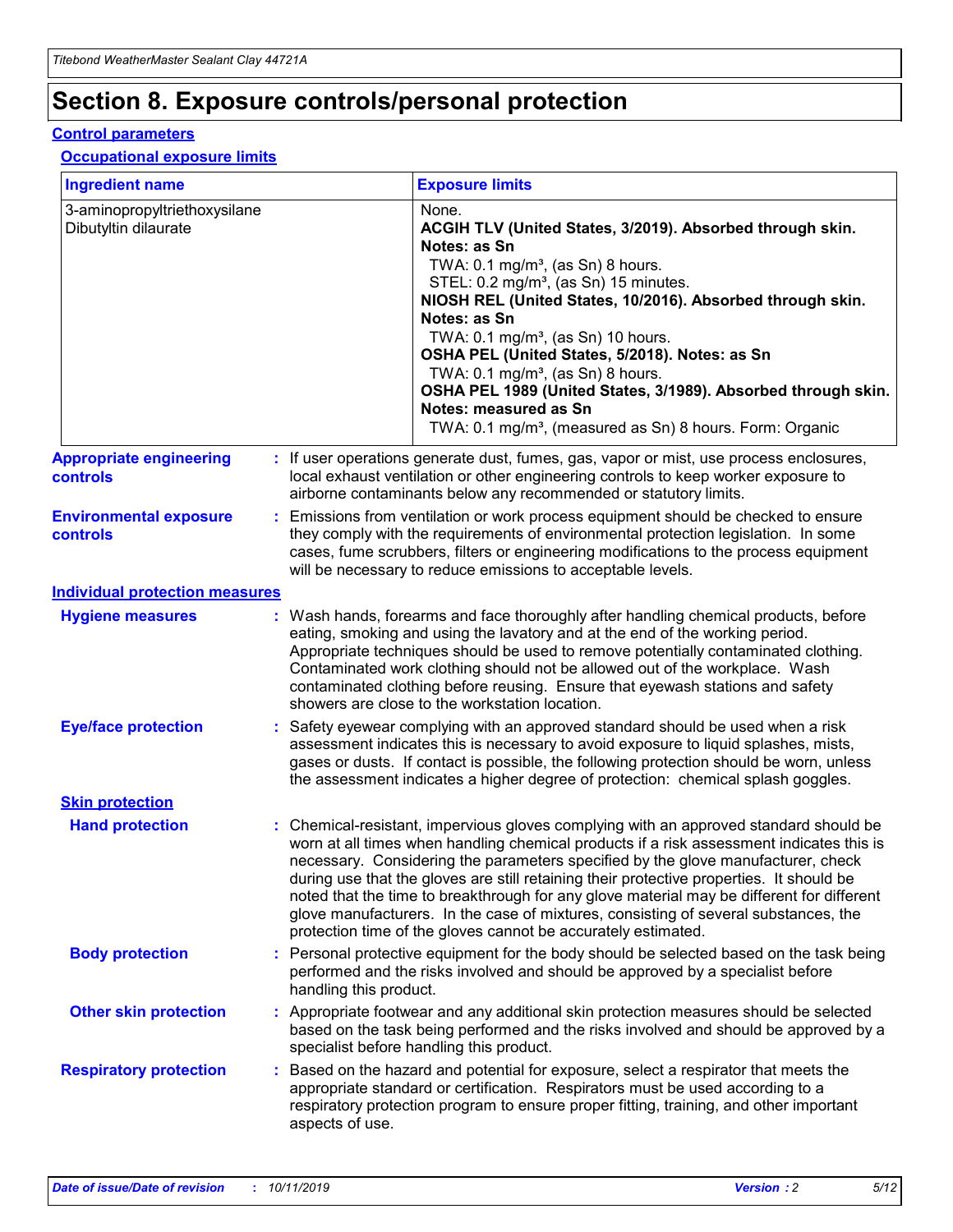## **Section 9. Physical and chemical properties**

#### **Appearance**

| <b>Physical state</b>                             | : Liquid. [Paste.]                                              |
|---------------------------------------------------|-----------------------------------------------------------------|
| Color                                             | Clay.                                                           |
| Odor                                              | : None [Slight]                                                 |
| <b>Odor threshold</b>                             | $:$ Not available.                                              |
| рH                                                | : Not applicable.                                               |
| <b>Melting point</b>                              | : Not available.                                                |
| <b>Boiling point</b>                              | : >100°C (>212°F)                                               |
| <b>Flash point</b>                                | : Closed cup: >200°C (>392°F) [Setaflash.]                      |
| <b>Evaporation rate</b>                           | $:$ <1 (butyl acetate = 1)                                      |
| <b>Flammability (solid, gas)</b>                  | : Not available.                                                |
| Lower and upper explosive<br>(flammable) limits   | : Not available.                                                |
| <b>VOC (less water, less</b><br>exempt solvents)  | : 0 g/l                                                         |
| <b>Volatility</b>                                 | $: 0\%$ (w/w)                                                   |
| <b>Vapor density</b>                              | : Not available.                                                |
| <b>Relative density</b>                           | : 1.4329                                                        |
| <b>Solubility</b>                                 | Insoluble in the following materials: cold water and hot water. |
| <b>Solubility in water</b>                        | : Not available.                                                |
| <b>Partition coefficient: n-</b><br>octanol/water | $:$ Not available.                                              |
| <b>Auto-ignition temperature</b>                  | : Not available.                                                |
| <b>Decomposition temperature</b>                  | : Not available.                                                |
| <b>Viscosity</b>                                  |                                                                 |

# **Section 10. Stability and reactivity**

| <b>Reactivity</b>                            |    | : No specific test data related to reactivity available for this product or its ingredients.            |
|----------------------------------------------|----|---------------------------------------------------------------------------------------------------------|
| <b>Chemical stability</b>                    |    | : The product is stable.                                                                                |
| <b>Possibility of hazardous</b><br>reactions |    | : Under normal conditions of storage and use, hazardous reactions will not occur.                       |
| <b>Conditions to avoid</b>                   |    | : No specific data.                                                                                     |
| <b>Incompatible materials</b>                | ٠. | No specific data.                                                                                       |
| <b>Hazardous decomposition</b><br>products   | ÷. | Under normal conditions of storage and use, hazardous decomposition products should<br>not be produced. |

# **Section 11. Toxicological information**

### **Information on toxicological effects**

#### **Acute toxicity**

| <b>Product/ingredient name</b> | <b>Result</b>           | <b>Species</b> | <b>Dose</b>                | <b>Exposure</b> |
|--------------------------------|-------------------------|----------------|----------------------------|-----------------|
| 3-aminopropyltriethoxysilane   | <b>ILD50 Dermal</b>     | Rabbit         | 4.29 g/kg                  |                 |
| Dibutyltin dilaurate           | ILD50 Oral<br>LD50 Oral | Rat<br>Rat     | $1.57$ g/kg<br>175 $mg/kg$ |                 |
|                                |                         |                |                            |                 |

**Irritation/Corrosion**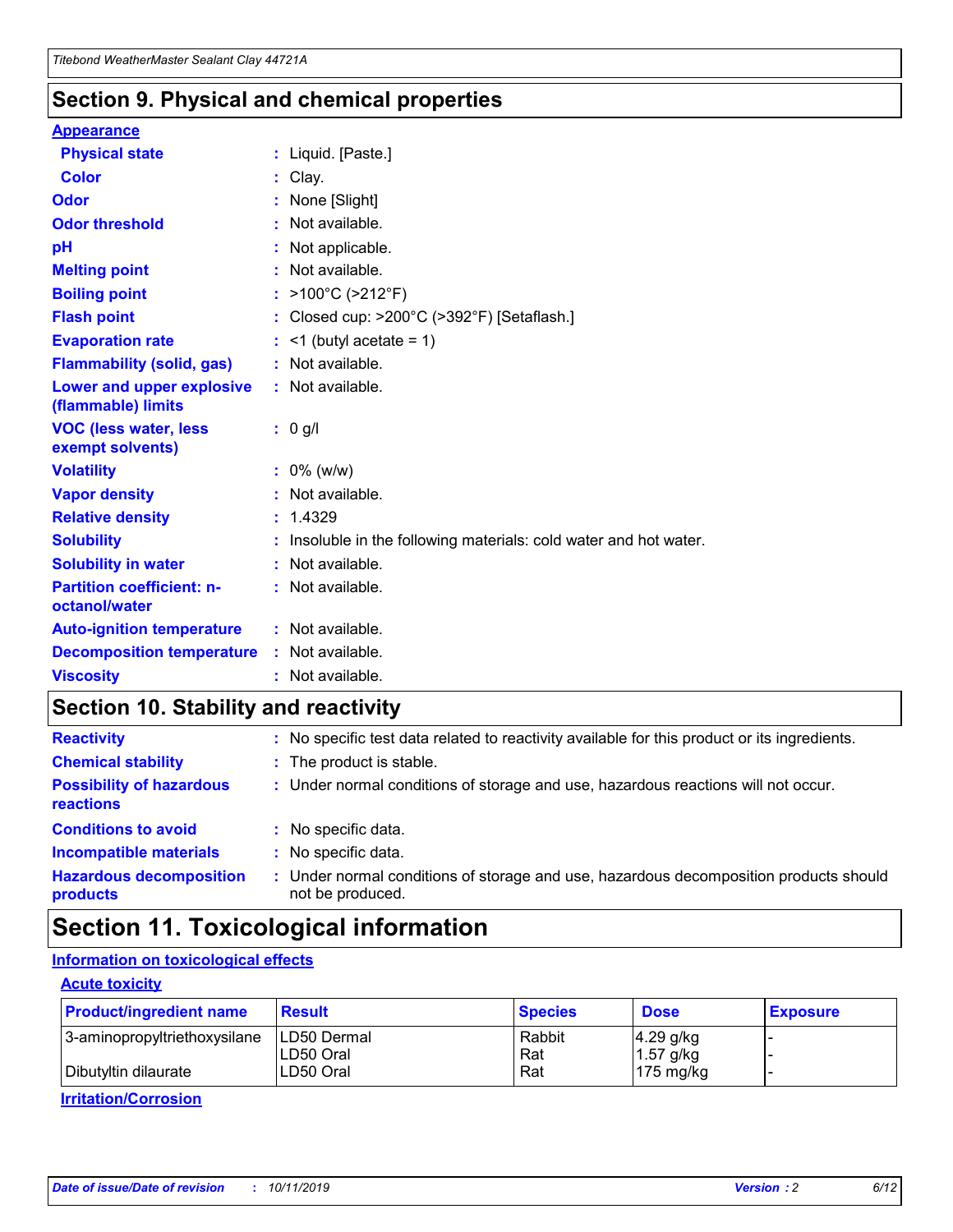# **Section 11. Toxicological information**

| <b>Product/ingredient name</b> | <b>Result</b>            | <b>Species</b> | <b>Score</b> | <b>Exposure</b>           | <b>Observation</b> |
|--------------------------------|--------------------------|----------------|--------------|---------------------------|--------------------|
| 3-aminopropyltriethoxysilane   | Eyes - Mild irritant     | Rabbit         |              | $100 \text{ mg}$          |                    |
|                                | Eyes - Severe irritant   | Rabbit         |              | 24 hours 750              |                    |
|                                |                          |                |              | ug                        |                    |
|                                | Skin - Severe irritant   | Rabbit         |              | 24 hours 5                | -                  |
| Dibutyltin dilaurate           | Eyes - Moderate irritant | Rabbit         |              | mq<br><b>24 hours 100</b> |                    |
|                                |                          |                |              | mg                        |                    |
|                                | Skin - Severe irritant   | Rabbit         |              | 500 mg                    | -                  |

#### **Sensitization**

Not available.

#### **Mutagenicity**

Not available.

#### **Carcinogenicity**

Not available.

#### **Reproductive toxicity**

Not available.

#### **Teratogenicity**

Not available.

#### **Specific target organ toxicity (single exposure)**

Not available.

#### **Specific target organ toxicity (repeated exposure)**

| <b>Name</b>                                                                  |                                                                            | <b>Category</b>                                     | <b>Route of</b><br>exposure | <b>Target organs</b> |
|------------------------------------------------------------------------------|----------------------------------------------------------------------------|-----------------------------------------------------|-----------------------------|----------------------|
| Dibutyltin dilaurate                                                         |                                                                            | Category 1                                          | -                           | respiratory system   |
| <b>Aspiration hazard</b><br>Not available.                                   |                                                                            |                                                     |                             |                      |
| <b>Information on the likely</b><br>routes of exposure                       | : Not available.                                                           |                                                     |                             |                      |
| <b>Potential acute health effects</b>                                        |                                                                            |                                                     |                             |                      |
| <b>Eye contact</b>                                                           | : May cause eye irritation.                                                |                                                     |                             |                      |
| <b>Inhalation</b>                                                            |                                                                            | : No known significant effects or critical hazards. |                             |                      |
| <b>Skin contact</b>                                                          | : May cause skin irritation.                                               |                                                     |                             |                      |
| <b>Ingestion</b>                                                             |                                                                            | : No known significant effects or critical hazards. |                             |                      |
| Symptoms related to the physical, chemical and toxicological characteristics |                                                                            |                                                     |                             |                      |
| <b>Eye contact</b>                                                           | irritation<br>watering<br>redness                                          | : Adverse symptoms may include the following:       |                             |                      |
| <b>Inhalation</b>                                                            | reduced fetal weight<br>increase in fetal deaths<br>skeletal malformations | : Adverse symptoms may include the following:       |                             |                      |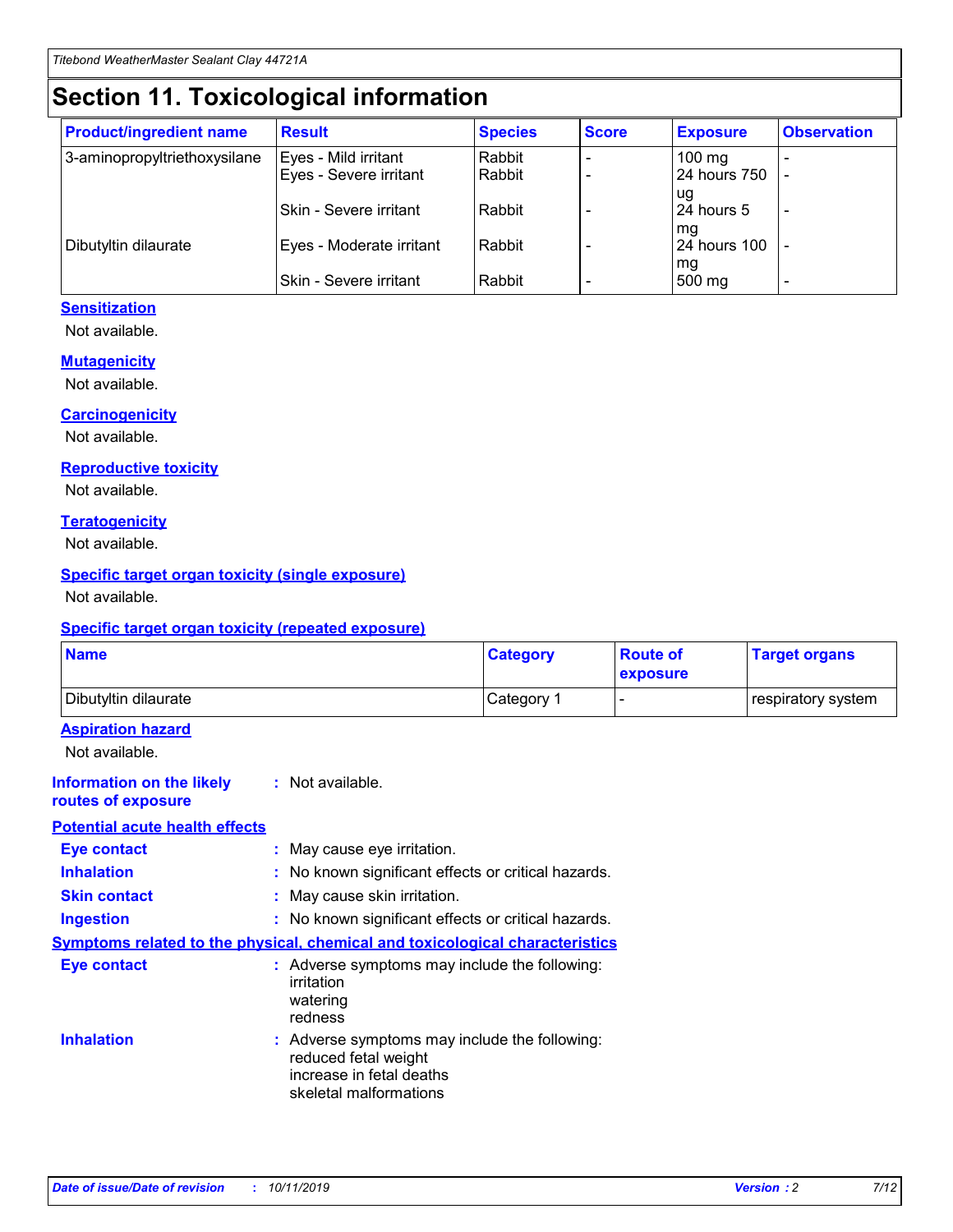# **Section 11. Toxicological information**

| <b>Skin contact</b>                     |                                                                                                          |
|-----------------------------------------|----------------------------------------------------------------------------------------------------------|
|                                         | : Adverse symptoms may include the following:<br>irritation                                              |
|                                         | redness                                                                                                  |
|                                         | reduced fetal weight                                                                                     |
|                                         | increase in fetal deaths                                                                                 |
|                                         | skeletal malformations                                                                                   |
| <b>Ingestion</b>                        | : Adverse symptoms may include the following:                                                            |
|                                         | reduced fetal weight                                                                                     |
|                                         | increase in fetal deaths                                                                                 |
|                                         | skeletal malformations                                                                                   |
|                                         | Delayed and immediate effects and also chronic effects from short and long term exposure                 |
| <b>Short term exposure</b>              |                                                                                                          |
| <b>Potential immediate</b>              | : Not available.                                                                                         |
| effects                                 |                                                                                                          |
| <b>Potential delayed effects</b>        | : Not available.                                                                                         |
| <b>Long term exposure</b>               |                                                                                                          |
| <b>Potential immediate</b>              | : Not available.                                                                                         |
| effects                                 |                                                                                                          |
| <b>Potential delayed effects</b>        | : Not available.                                                                                         |
| <b>Potential chronic health effects</b> |                                                                                                          |
| Not available.                          |                                                                                                          |
| <b>General</b>                          | : Once sensitized, a severe allergic reaction may occur when subsequently exposed to<br>very low levels. |
| <b>Carcinogenicity</b>                  | : No known significant effects or critical hazards.                                                      |
| <b>Mutagenicity</b>                     | No known significant effects or critical hazards.                                                        |
| <b>Teratogenicity</b>                   | May damage the unborn child.                                                                             |
| <b>Developmental effects</b>            | No known significant effects or critical hazards.                                                        |
| <b>Fertility effects</b>                | : May damage fertility.                                                                                  |
| <b>Numerical measures of toxicity</b>   |                                                                                                          |
| <b>Acute toxicity estimates</b>         |                                                                                                          |
|                                         |                                                                                                          |

Not available.

# **Section 12. Ecological information**

#### **Toxicity**

| <b>Product/ingredient name</b> | <b>Result</b>                     | <b>Species</b>                       | <b>Exposure</b> |
|--------------------------------|-----------------------------------|--------------------------------------|-----------------|
| Dibutyltin dilaurate           | Chronic EC10 > 2 mg/l Fresh water | Algae - Scenedesmus<br>I subspicatus | l 96 hours      |

## **Persistence and degradability**

| <b>Product/ingredient name</b> | <b>Test</b>                                                                    | <b>Result</b>  |                   | <b>Dose</b> | <b>Inoculum</b>         |
|--------------------------------|--------------------------------------------------------------------------------|----------------|-------------------|-------------|-------------------------|
| Dibutyltin dilaurate           | OECD 301F<br>Ready<br>Biodegradability -<br>Manometric<br>Respirometry<br>Test | 23 % - 28 days |                   |             |                         |
| <b>Product/ingredient name</b> | <b>Aquatic half-life</b>                                                       |                | <b>Photolysis</b> |             | <b>Biodegradability</b> |
| Dibutyltin dilaurate           |                                                                                |                |                   |             | Inherent                |

## **Bioaccumulative potential**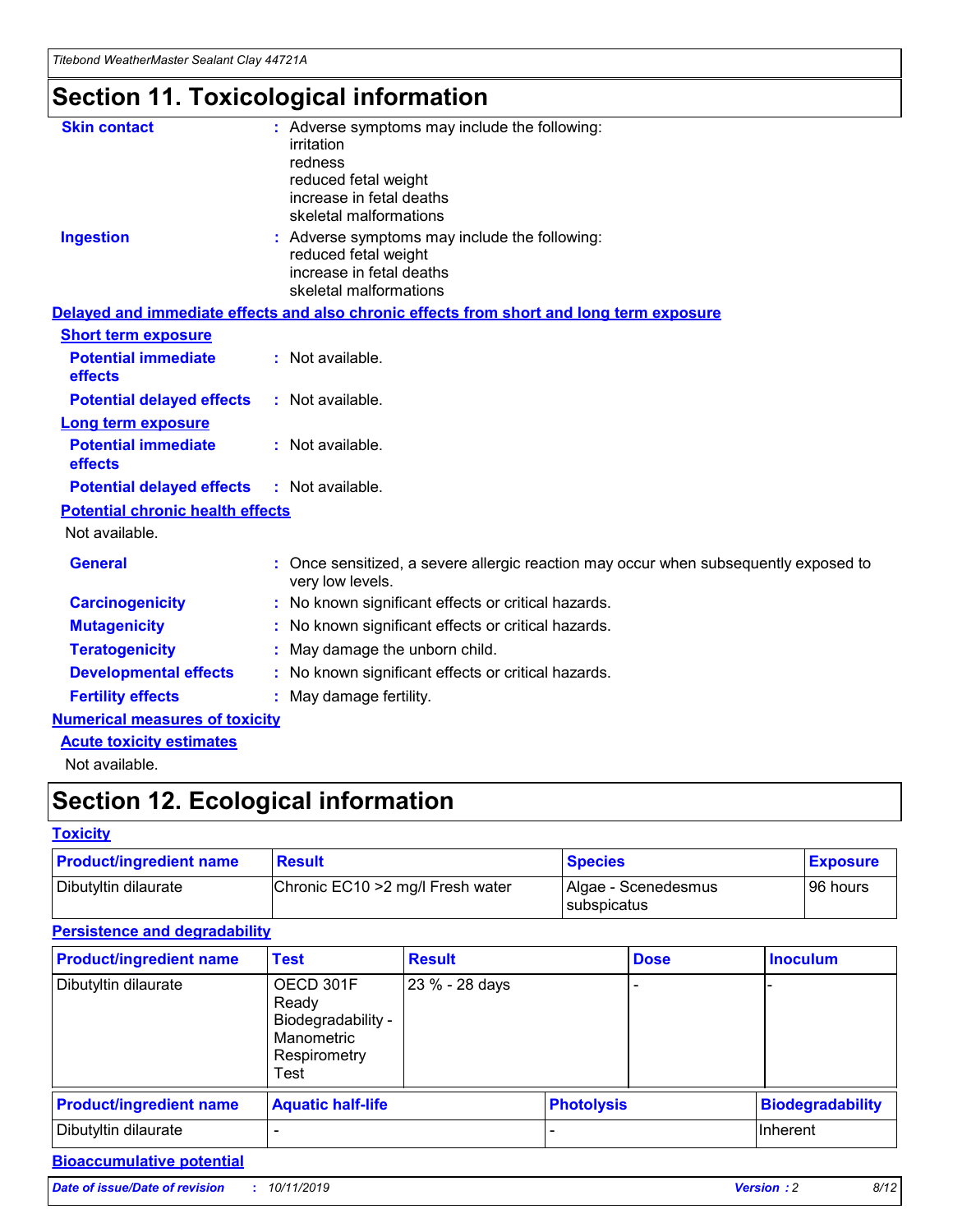# **Section 12. Ecological information**

| <b>Product/ingredient name</b>                       | ∣LoqP <sub>ow</sub> | <b>BCF</b>  | <b>Potential</b> |
|------------------------------------------------------|---------------------|-------------|------------------|
| 3-aminopropyltriethoxysilane<br>Dibutyltin dilaurate | 4.44                | 3.4<br>2.91 | low<br>low       |

#### **Mobility in soil**

| <i></i>                                                       |                                                     |
|---------------------------------------------------------------|-----------------------------------------------------|
| <b>Soil/water partition</b><br>coefficient (K <sub>oc</sub> ) | : Not available.                                    |
| <b>Other adverse effects</b>                                  | : No known significant effects or critical hazards. |

## **Section 13. Disposal considerations**

**Disposal methods :**

The generation of waste should be avoided or minimized wherever possible. Disposal of this product, solutions and any by-products should at all times comply with the requirements of environmental protection and waste disposal legislation and any regional local authority requirements. Dispose of surplus and non-recyclable products via a licensed waste disposal contractor. Waste should not be disposed of untreated to the sewer unless fully compliant with the requirements of all authorities with jurisdiction. Waste packaging should be recycled. Incineration or landfill should only be considered when recycling is not feasible. This material and its container must be disposed of in a safe way. Care should be taken when handling emptied containers that have not been cleaned or rinsed out. Empty containers or liners may retain some product residues. Avoid dispersal of spilled material and runoff and contact with soil, waterways, drains and sewers.

# **Section 14. Transport information**

|                                      | <b>DOT</b><br><b>Classification</b> | <b>TDG</b><br><b>Classification</b> | <b>Mexico</b><br><b>Classification</b> | <b>ADR/RID</b>           | <b>IMDG</b>              | <b>IATA</b>              |
|--------------------------------------|-------------------------------------|-------------------------------------|----------------------------------------|--------------------------|--------------------------|--------------------------|
| <b>UN number</b>                     | Not regulated.                      | Not regulated.                      | Not regulated.                         | Not regulated.           | Not regulated.           | Not regulated.           |
| <b>UN proper</b><br>shipping name    | $\qquad \qquad \blacksquare$        |                                     |                                        |                          |                          |                          |
| <b>Transport</b><br>hazard class(es) | $\blacksquare$                      | $\blacksquare$                      | $\blacksquare$                         | $\overline{\phantom{a}}$ | $\blacksquare$           | $\blacksquare$           |
| <b>Packing group</b>                 | $\overline{\phantom{a}}$            | $\overline{\phantom{0}}$            | $\qquad \qquad \blacksquare$           | -                        | $\overline{\phantom{0}}$ | $\overline{\phantom{a}}$ |
| <b>Environmental</b><br>hazards      | No.                                 | No.                                 | No.                                    | No.                      | No.                      | No.                      |

# **Section 15. Regulatory information**

#### **U.S. Federal regulations**

#### **SARA 302/304**

#### **Composition/information on ingredients**

No products were found.

**SARA 304 RQ :** Not applicable.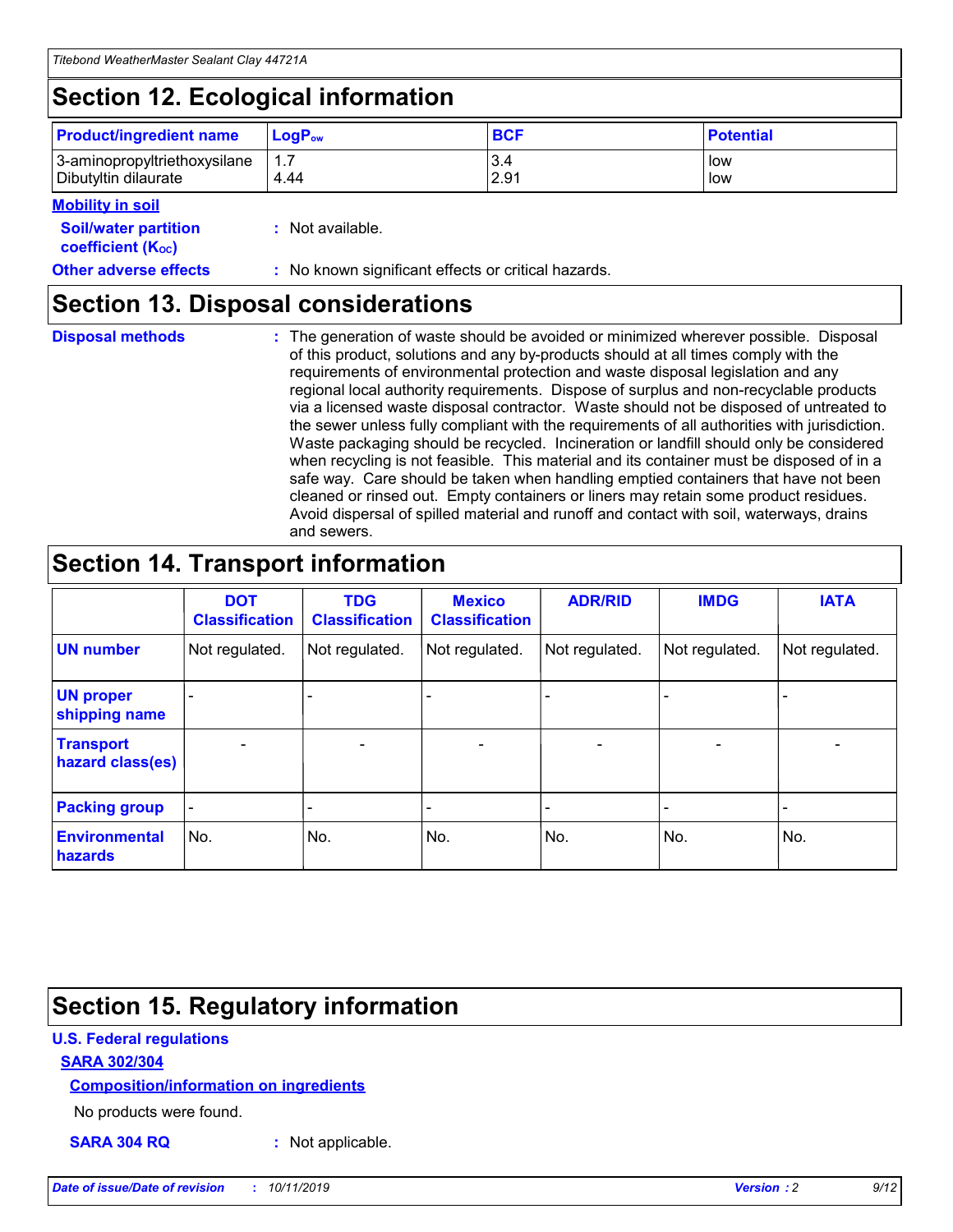# **Section 15. Regulatory information**

#### **SARA 311/312**

**Classification :** EYE IRRITATION - Category 2B SKIN SENSITIZATION - Category 1 TOXIC TO REPRODUCTION (Fertility) - Category 1B TOXIC TO REPRODUCTION (Unborn child) - Category 1B

#### **Composition/information on ingredients**

| <b>Name</b>                  | $\frac{9}{6}$ | <b>Classification</b>                                                                                            |
|------------------------------|---------------|------------------------------------------------------------------------------------------------------------------|
| 3-aminopropyltriethoxysilane | $\leq$ 3      | <b>FLAMMABLE LIQUIDS - Category 4</b><br><b>ACUTE TOXICITY (oral) - Category 4</b>                               |
|                              |               | SKIN IRRITATION - Category 2<br>EYE IRRITATION - Category 2A                                                     |
| Dibutyltin dilaurate         | ≤0.3          | ACUTE TOXICITY (oral) - Category 3<br>SKIN CORROSION - Category 1C                                               |
|                              |               | SERIOUS EYE DAMAGE - Category 1<br>SKIN SENSITIZATION - Category 1<br><b>GERM CELL MUTAGENICITY - Category 2</b> |
|                              |               | TOXIC TO REPRODUCTION (Fertility) - Category 1B<br>TOXIC TO REPRODUCTION (Unborn child) - Category 1B            |
|                              |               | SPECIFIC TARGET ORGAN TOXICITY (REPEATED<br>EXPOSURE) (respiratory system) - Category 1                          |

#### **State regulations**

| <b>Massachusetts</b> | : None of the components are listed. |
|----------------------|--------------------------------------|
| <b>New York</b>      | : None of the components are listed. |
| <b>New Jersey</b>    | : None of the components are listed. |
| <b>Pennsylvania</b>  | : None of the components are listed. |

#### **California Prop. 65**

**A** WARNING: This product can expose you to methanol, which is known to the State of California to cause birth defects or other reproductive harm. For more information go to www.P65Warnings.ca.gov.

| <b>Ingredient name</b> | No significant risk Maximum<br>level | acceptable dosage<br>level |
|------------------------|--------------------------------------|----------------------------|
| methanol               |                                      | Yes.                       |

#### **International regulations**

**Chemical Weapon Convention List Schedules I, II & III Chemicals** Not listed.

#### **Montreal Protocol**

Not listed.

#### **Stockholm Convention on Persistent Organic Pollutants**

Not listed.

### **UNECE Aarhus Protocol on POPs and Heavy Metals**

Not listed.

#### **Inventory list**

## **China :** All components are listed or exempted.

#### **United States TSCA 8(b) inventory :** All components are active or exempted.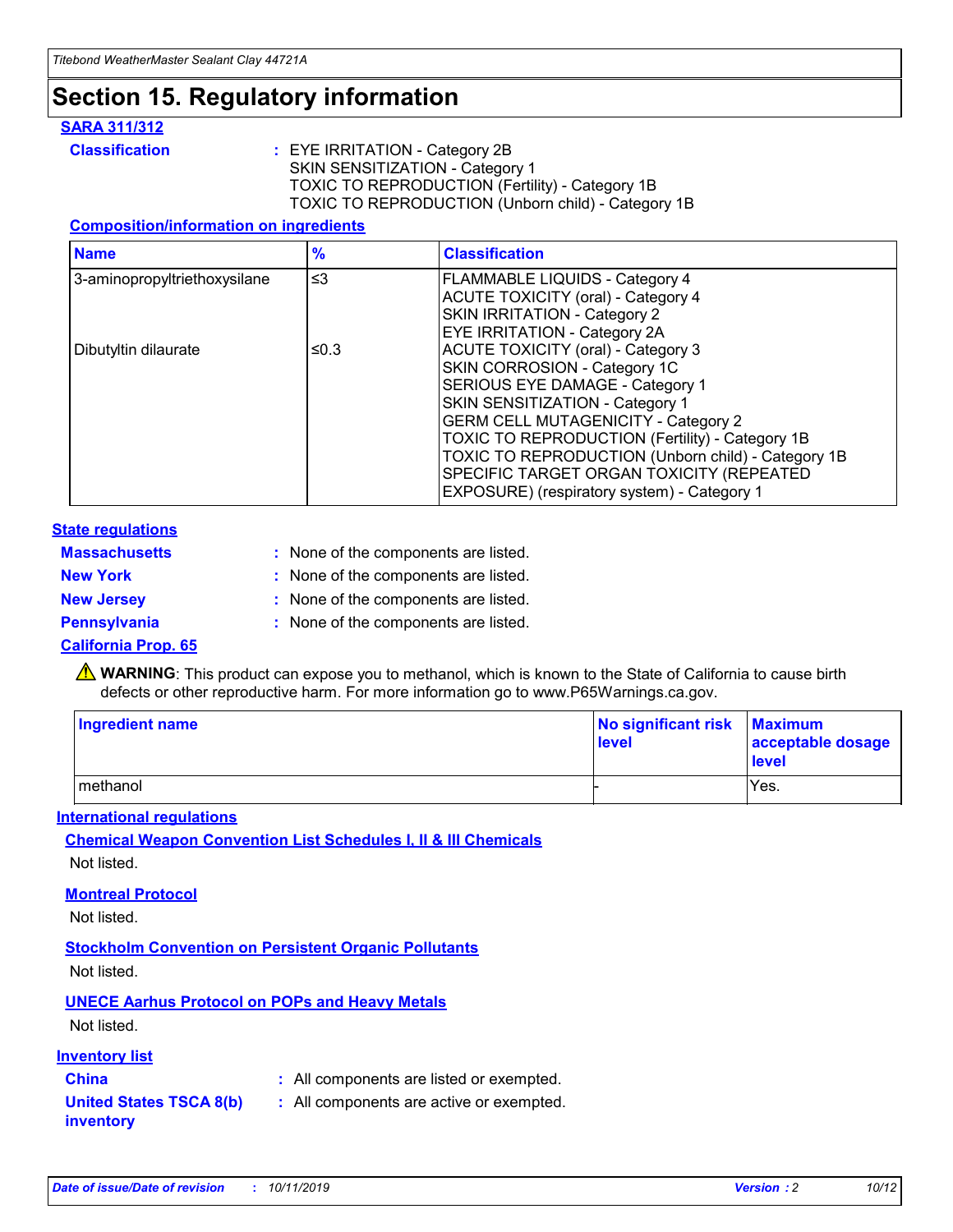# **Section 16. Other information**

**Hazardous Material Information System (U.S.A.)**



**Caution: HMIS® ratings are based on a 0-4 rating scale, with 0 representing minimal hazards or risks, and 4 representing significant hazards or risks. Although HMIS® ratings and the associated label are not required on SDSs or products leaving a facility under 29 CFR 1910.1200, the preparer may choose to provide them. HMIS® ratings are to be used with a fully implemented HMIS® program. HMIS® is a registered trademark and service mark of the American Coatings Association, Inc.**

**The customer is responsible for determining the PPE code for this material. For more information on HMIS® Personal Protective Equipment (PPE) codes, consult the HMIS® Implementation Manual.**

#### **National Fire Protection Association (U.S.A.)**



**Reprinted with permission from NFPA 704-2001, Identification of the Hazards of Materials for Emergency Response Copyright ©1997, National Fire Protection Association, Quincy, MA 02269. This reprinted material is not the complete and official position of the National Fire Protection Association, on the referenced subject which is represented only by the standard in its entirety.**

**Copyright ©2001, National Fire Protection Association, Quincy, MA 02269. This warning system is intended to be interpreted and applied only by properly trained individuals to identify fire, health and reactivity hazards of chemicals. The user is referred to certain limited number of chemicals with recommended classifications in NFPA 49 and NFPA 325, which would be used as a guideline only. Whether the chemicals are classified by NFPA or not, anyone using the 704 systems to classify chemicals does so at their own risk.**

**Procedure used to derive the classification**

| <b>Classification</b>                                                                                                                                                    |                                                                                                                                                  | <b>Justification</b>                                                                                                                                                                                                                                                                                                                                                                                                 |  |
|--------------------------------------------------------------------------------------------------------------------------------------------------------------------------|--------------------------------------------------------------------------------------------------------------------------------------------------|----------------------------------------------------------------------------------------------------------------------------------------------------------------------------------------------------------------------------------------------------------------------------------------------------------------------------------------------------------------------------------------------------------------------|--|
| EYE IRRITATION - Category 2B<br>SKIN SENSITIZATION - Category 1<br>TOXIC TO REPRODUCTION (Fertility) - Category 1B<br>TOXIC TO REPRODUCTION (Unborn child) - Category 1B |                                                                                                                                                  | Expert judgment<br>Expert judgment<br>Expert judgment<br>Expert judgment                                                                                                                                                                                                                                                                                                                                             |  |
| <b>History</b>                                                                                                                                                           |                                                                                                                                                  |                                                                                                                                                                                                                                                                                                                                                                                                                      |  |
| Date of printing                                                                                                                                                         | : 4/22/2022                                                                                                                                      |                                                                                                                                                                                                                                                                                                                                                                                                                      |  |
| Date of issue/Date of<br>revision                                                                                                                                        | : 10/11/2019                                                                                                                                     |                                                                                                                                                                                                                                                                                                                                                                                                                      |  |
| Date of previous issue                                                                                                                                                   | : 10/16/2020                                                                                                                                     |                                                                                                                                                                                                                                                                                                                                                                                                                      |  |
| <b>Version</b>                                                                                                                                                           | $\therefore$ 2                                                                                                                                   |                                                                                                                                                                                                                                                                                                                                                                                                                      |  |
| <b>Key to abbreviations</b>                                                                                                                                              | $\therefore$ ATE = Acute Toxicity Estimate<br><b>BCF</b> = Bioconcentration Factor<br>IBC = Intermediate Bulk Container<br>$UN = United Nations$ | GHS = Globally Harmonized System of Classification and Labelling of Chemicals<br>IATA = International Air Transport Association<br><b>IMDG = International Maritime Dangerous Goods</b><br>LogPow = logarithm of the octanol/water partition coefficient<br>MARPOL = International Convention for the Prevention of Pollution From Ships, 1973<br>as modified by the Protocol of 1978. ("Marpol" = marine pollution) |  |